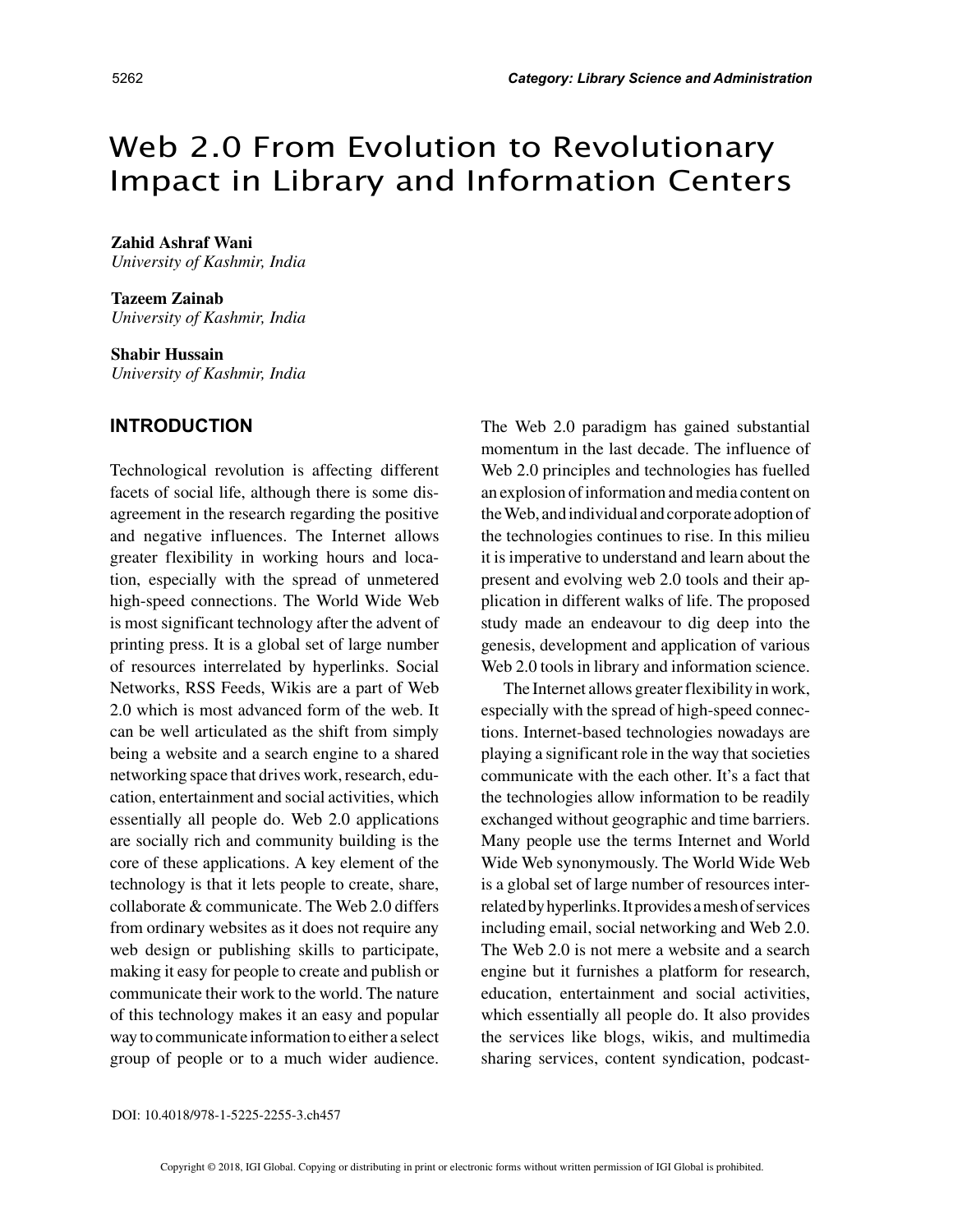L

Web technology have been in use for years now, although new features and capabilities are being added on a regular basis. It is remarkable to see that many of these recent technologies are concatenations, i.e. they make use of existing services. World Wide Web (WWW) provided the base for Web 2.0 applications to create a new communication environment (Linh, 2008). It is a second wave that covers web tools and services. Davis (2005) describes Web 2.0 as an attitude not a technology and Birdsall (2007) believes that Web 2.0 is a social movement. So the Web 2.0 applications differ from Web 1.0 applications by their frequency of usage too. As the Web 2.0 applications are socially rich and community building is the core of these applications, so their usage increases many times than Web 1.0 static websites/applications. In 2004, Tim O'Reilly, the founder of O'Reilly Media (www.oreilly.com), used the term web 2.0 to describe the significant shift in how software developers and users were using the web. One of the characteristics of Web 2.0 web sites is that people go there to do something – as contrasted with Web 1.0 "brochure ware" sites that people came to primarily for information. Unlike in the past when it took months or years to implement new software, today we can download, set up and use powerful applications without the intervention of a technology expert. We can create our own website, manage huge databases, and stream rich media, the credit for all of this goes to the evolution of web. The users get attracted by these king of experiences while they are added to the library environment. As per Dye (2007) libraries often impressed and get encouraged to use Web 2.0 technologies. These libraries that have adopted, implemented and embraced Web 2.0 technology are referred to have "Library 2.0" competences. As per Maness (2006) Library 2.0 offers various services like virtual reference services, databases, catalogue tagging, and downloadable media for home users. As Houghton-John (2005) defines it, Library 2.0 "simply means making a library's space (virtual and physical) more interactive,

ing and content tagging services. Applications of

collaborative, and driven by community needs." Library 2.0 has numerous façades reflecting the distinctive paths of user involvement that Web 2.0 facilitates. These façades comprise social networks; wikis; social bookmarks; blogs; photographs and audio; podcasting; videos; presentations; images; bibliographic reference managers; content syndication; messaging; video conferencing; chat, and much more.

# **BACKGROUND**

Web 2.0 enable us to identify the various types of connections online environment avails to the users. Three key aspects of Web 2.0 have been identified in this regard, which are *Interpersonal Computing, Web Services,* and *Software as a Service*. Interpersonal Computing is about using the online technology to connect people to each other in social networks or business teams. The key Interpersonal Computing aspects of Web 2.0 are as SNS, Blogs, Wikis and online videos. All of these sites allow anybody to access as well as to add content. It allows users to leave messages and comments and also to exchange digital media in form of photos and videos etc. *Web Services* are components of online functionality that can be plugged together like the kind of digital letter in order to create integrated online offering or mashup. The final key aspect of Web 2.0 is '*Software as a Service' (SaaS)*. This involves application functionality being offered directly over the internet. In turn used data and application can then be accessed through internet enabled computing device (Barnatt, 2012). In addition to this, Web 2.0 can be described in three parts. (i) Rich Internet application (RIA) — defines the experience brought from desktop to browser whether it is from a graphical point of view or usability point of view. Some buzzwords related to RIA are Ajax and Flash. (ii) Web-oriented architecture (WOA) — is a key piece in Web 2.0, which defines how Web 2.0 applications expose their functionality so that other applications can